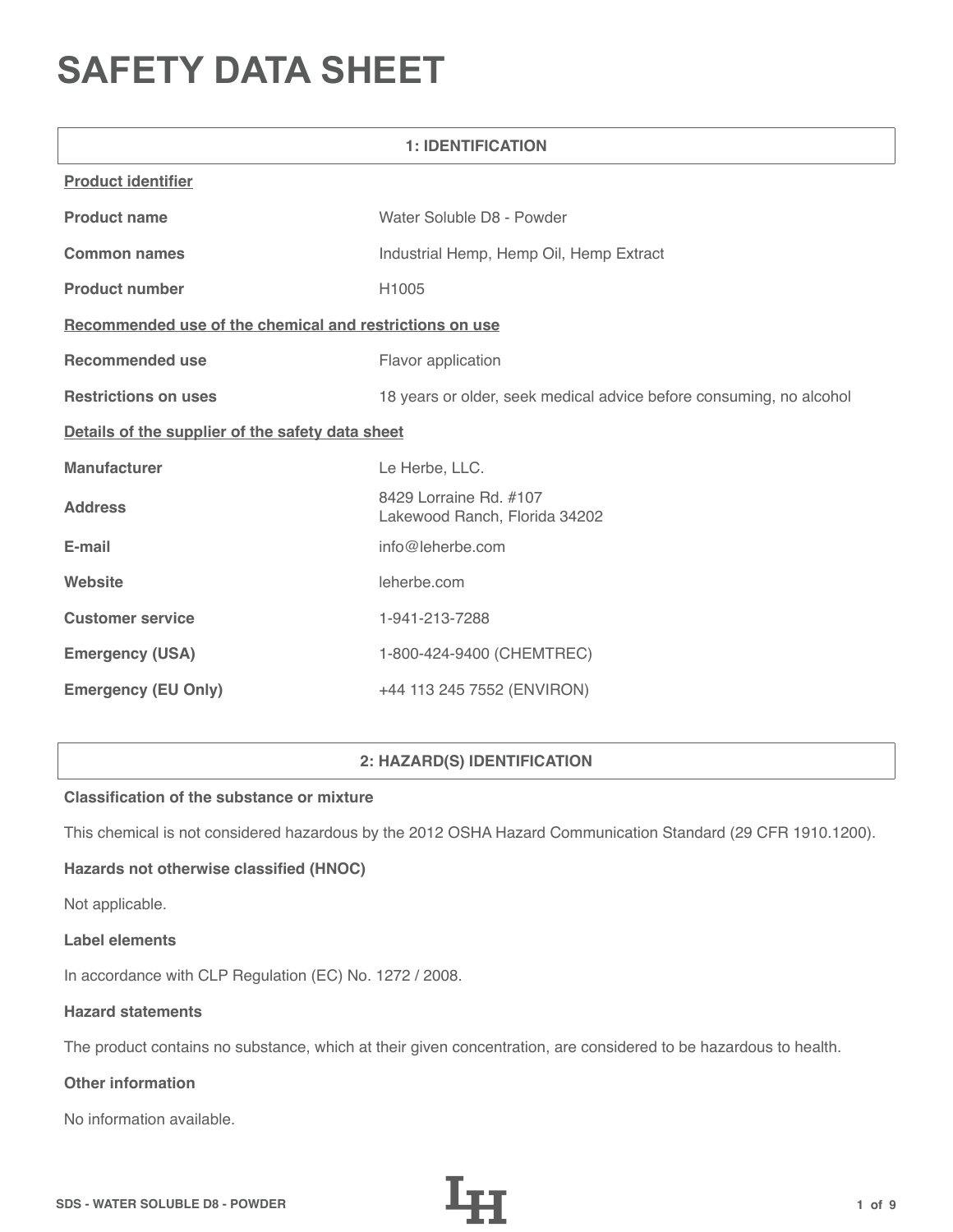# **3: COMPOSITION / INFORMATION ON INGREDIENTS**

**Substance**

| <b>CHEMICAL NAME</b> | $CAS \#$<br>EC# |           | <b>TRADE SECRET</b> |
|----------------------|-----------------|-----------|---------------------|
| Hemp oil, ext.       | 89958-21-4      | 289-644-3 | ÷                   |

\*Exact percentage (concentration) of composition has been withheld as a trade secret.

|                                                                            | <b>4: FIRST AID MEASURES</b>                                                                                            |  |
|----------------------------------------------------------------------------|-------------------------------------------------------------------------------------------------------------------------|--|
| <b>Description of first aid measures</b>                                   |                                                                                                                         |  |
| <b>Inhalation</b>                                                          | Move to fresh air.                                                                                                      |  |
| Eye contact                                                                | Rinse thoroughly with plenty of water for at least 15 minutes, lifting lower<br>and upper eyelids. Consult a physician. |  |
| <b>Skin contact</b>                                                        | Wash skin with soap and water.                                                                                          |  |
| Ingestion                                                                  | Clean mouth with water and drink afterwards plenty of water.                                                            |  |
| Most important symptoms and effects, both acute and delayed                |                                                                                                                         |  |
| <b>Symptoms</b>                                                            | No information available.                                                                                               |  |
| Indication of any immediate medical attention and special treatment needed |                                                                                                                         |  |
| <b>Note to physicians</b>                                                  | Treat symptomatically.                                                                                                  |  |

|                                                    | <b>5: FIRE FIGHTING MEASURES</b>                                                                                                      |
|----------------------------------------------------|---------------------------------------------------------------------------------------------------------------------------------------|
| Suitable extinguishing media                       | Use extinguishing measures that are appropriate to local circumstances<br>and the surrounding environment.                            |
| Large fire                                         | Use of water spray when fighting fire may be inefficient.                                                                             |
| Unsuitable extinguishing media                     | Do not scatter spilled material with high pressure water streams.                                                                     |
| Specific hazards arising from the<br>chemical      | No information available.                                                                                                             |
| <b>Hazardous combustion products</b>               | Carbon dioxide (CO2).                                                                                                                 |
| <b>Explosion data</b>                              |                                                                                                                                       |
| <b>Sensitivity to mechanical impact</b>            | None                                                                                                                                  |
| <b>Sensitivity to static discharge</b>             | None                                                                                                                                  |
| Special protective equipment for fire-<br>fighters | Firefighters should wear self-contained breathing apparatus and full<br>firefighting turnout gear. Use personal protection equipment. |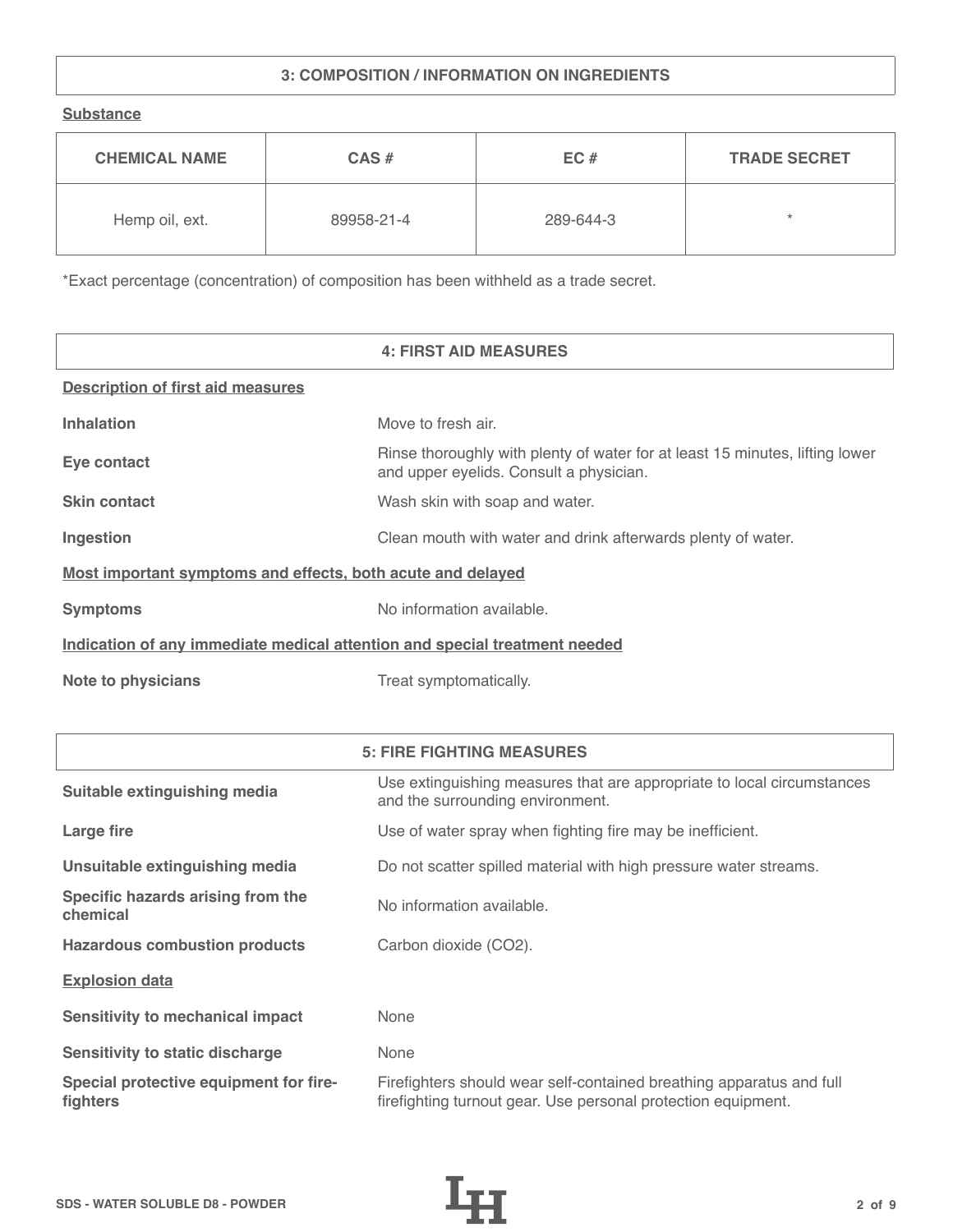#### **6: ACCIDENTAL RELEASE MEASURES**

| Personal precautions, protective equipment and emergency procedures |  |  |  |
|---------------------------------------------------------------------|--|--|--|
|                                                                     |  |  |  |

**Personal precautions** Ensure adequate ventilation.

# **Methods and material for containment and cleaning up**

| <b>Methods for containment</b> | Prevent further leakage or spillage if safe to do so. |
|--------------------------------|-------------------------------------------------------|
|                                |                                                       |

**Methods for cleaning up Pick up and transfer to properly labeled containers.** 

# **7: HANDLING AND STORAGE**

### **Precautions for safe handling**

Advice on safe handling **Handle in accordance with good industrial hygiene and safety practice.** 

### **Conditions for safe storage, including any incompatibilities**

**Storage conditions** Keep container tightly closed in a dark, dry and well-ventilated area.

## **8: EXPOSURE CONTROLS / PERSONAL PROTECTION**

#### **Control parameters**

| <b>Exposure limits</b>                                                | The following ingredients are the only ingredients of the product above<br>the cut-off level (or level that contributes to the hazard classification of the<br>mixture) which have an exposure limit applicable in the region for which<br>this safety data sheet is intended or other recommended limit. At this time,<br>the other relevant constituents have no known exposure limits from the<br>sources listed here. |
|-----------------------------------------------------------------------|---------------------------------------------------------------------------------------------------------------------------------------------------------------------------------------------------------------------------------------------------------------------------------------------------------------------------------------------------------------------------------------------------------------------------|
| <b>Appropriate engineering controls</b>                               |                                                                                                                                                                                                                                                                                                                                                                                                                           |
| <b>Engineering controls</b>                                           | <b>Showers</b>                                                                                                                                                                                                                                                                                                                                                                                                            |
|                                                                       | Eyewash stations                                                                                                                                                                                                                                                                                                                                                                                                          |
|                                                                       | Ventilation systems                                                                                                                                                                                                                                                                                                                                                                                                       |
| Individual protection measures, such as personal protective equipment |                                                                                                                                                                                                                                                                                                                                                                                                                           |
| <b>Eye/face protection</b>                                            | No special protective equipment required.                                                                                                                                                                                                                                                                                                                                                                                 |
| Skin and body protection                                              | No special protective equipment required.                                                                                                                                                                                                                                                                                                                                                                                 |
| <b>Respiratory protection</b>                                         | No protective equipment is needed under normal use conditions. If<br>exposure limits are exceeded or irritation is experienced, ventilation and<br>evacuation may be required.                                                                                                                                                                                                                                            |
| <b>General hygiene considerations</b>                                 | Handle in accordance with good industrial hygiene and safety practice.                                                                                                                                                                                                                                                                                                                                                    |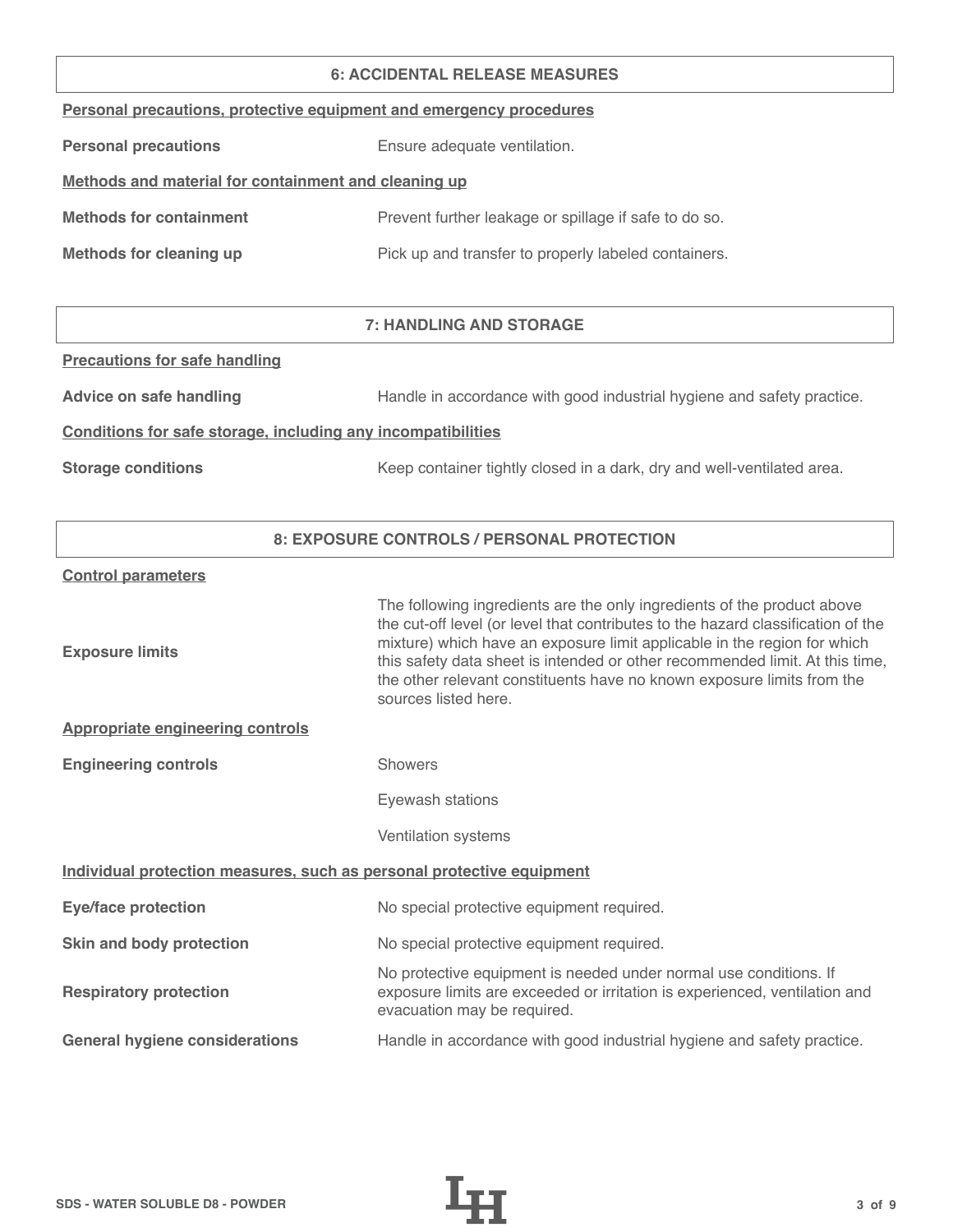## **9: PHYSICAL AND CHEMICAL PROPERTIES**

### **Information on basic physical and chemical properties**

| <b>Appearance</b>                | Powder                                |
|----------------------------------|---------------------------------------|
| <b>Color</b>                     | White to off white                    |
| Odor                             | Odorless                              |
| <b>Physical State</b>            | Solid                                 |
| pH                               | $4.5 - 6.5$                           |
| <b>Boiling Point</b>             | No data available.                    |
| <b>Melting Point</b>             | No data available.                    |
| <b>Relative Density</b>          | No data available.                    |
| <b>Refractive Index</b>          | No data available.                    |
| <b>Specific Gravity</b>          | No data available.                    |
| <b>Vapor Pressure</b>            | No data available.                    |
| <b>Vapor Density</b>             | No data available.                    |
| <b>Decomposition Temperature</b> | No data available.                    |
| <b>Viscosity</b>                 | No data available.                    |
| <b>Flash Point (Closed Cup)</b>  | No data available.                    |
| <b>Flammable Limits</b>          | No data available.                    |
| <b>Auto Ignition Temperature</b> | No data available.                    |
| <b>Solubility</b>                | Soluble in water. Soluble in ethanol. |
| <b>Evaporation Rate</b>          | No data available.                    |
| <b>Partition Coefficient</b>     | No data available.                    |
| <b>Other information</b>         | No data available.                    |

| <b>10: STABILITY AND REACTIVITY</b>       |                                                                          |  |
|-------------------------------------------|--------------------------------------------------------------------------|--|
| <b>Reactivity</b>                         | No information available.                                                |  |
| <b>Chemical stability</b>                 | Stable under normal conditions.                                          |  |
| <b>Possibility of hazardous reactions</b> | None under normal processing.                                            |  |
| <b>Conditions to avoid</b>                | Keep away from artificial light, sunlight, high heat, and high humidity. |  |
| <b>Incompatible materials</b>             | Strong oxidizing agents.                                                 |  |
| <b>Hazardous decomposition products</b>   | None known based on information supplied.                                |  |

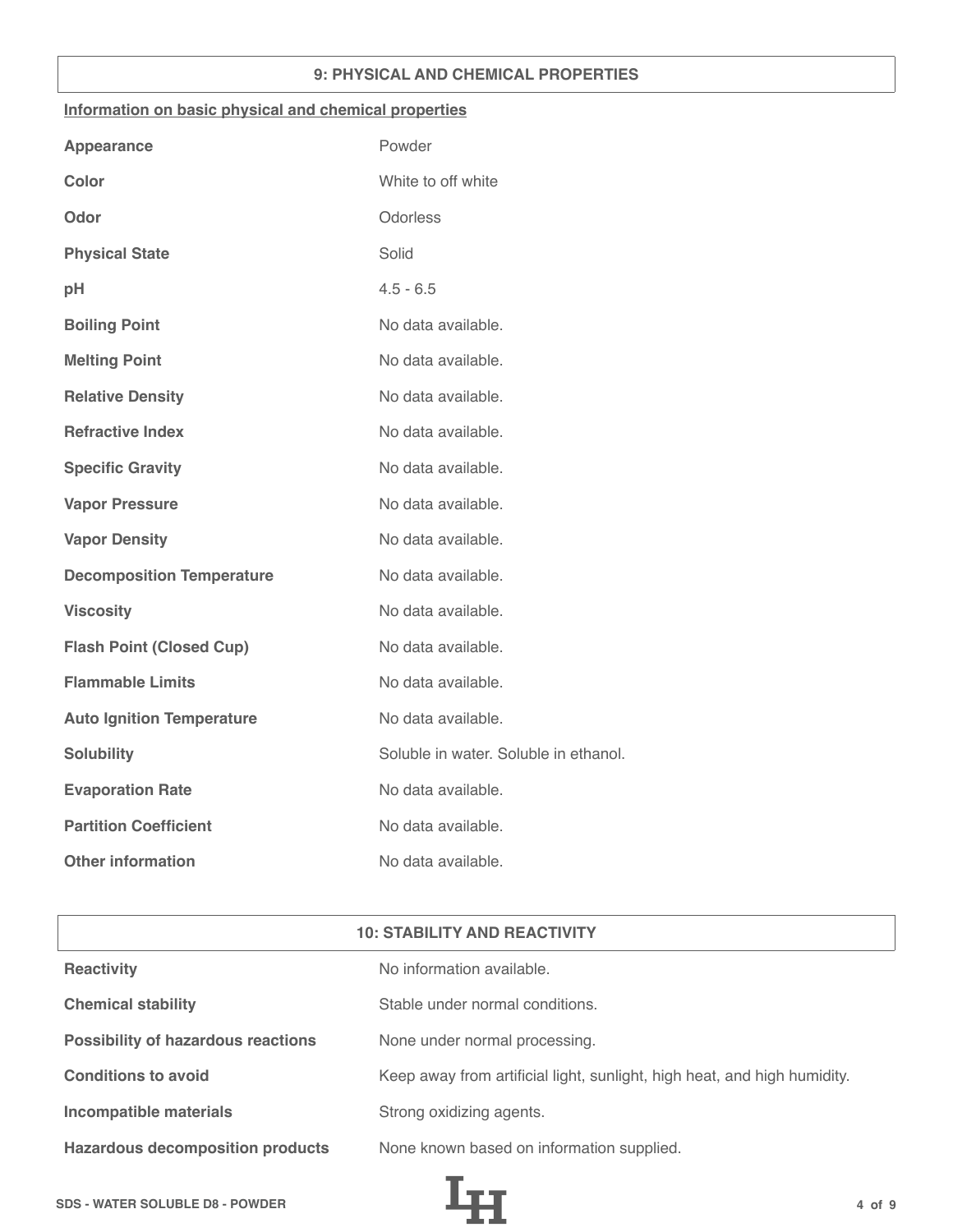## **11: TOXICOLOGICAL INFORMATION**

| Information on likely routes of exposure                                     |                                                                                            |
|------------------------------------------------------------------------------|--------------------------------------------------------------------------------------------|
| <b>Inhalation</b>                                                            | Specific test data for the substance or mixture is not available.                          |
| Eye contact                                                                  | Specific test data for the substance or mixture is not available.                          |
| <b>Skin contact</b>                                                          | Specific test data for the substance or mixture is not available.                          |
| Ingestion                                                                    | Specific test data for the substance or mixture is not available.                          |
| Symptoms related to the physical, chemical and toxicological characteristics |                                                                                            |
| <b>Symptoms</b>                                                              | No information available.                                                                  |
| <b>Acute toxicity</b>                                                        |                                                                                            |
| <b>Numerical measures of toxicity</b>                                        | No information available                                                                   |
|                                                                              | Delayed and immediate effects as well as chronic effects from short and long-term exposure |
| <b>Skin corrosion/irritation</b>                                             | No information available.                                                                  |
| Serious eye damage/eye irritation                                            | No information available.                                                                  |
| <b>Respiratory or skin sensitization</b>                                     | No information available.                                                                  |
| <b>Germ cell mutagenicity</b>                                                | No information available.                                                                  |
| <b>Reproductive toxicity</b>                                                 | No information available.                                                                  |
| <b>STOT - single exposure</b>                                                | No information available.                                                                  |
| <b>STOT - repeated exposure</b>                                              | No information available.                                                                  |
| <b>Aspiration hazard</b>                                                     | No information available.                                                                  |
| <b>Other adverse effects</b>                                                 | No information available.                                                                  |
| <b>Interactive effects</b>                                                   | No information available.                                                                  |

## **12: ECOLOGICAL INFORMATION**

### **Ecotoxicity**

This overall composition has not been tested. Hemp oil is not classified as being acutely or chronically toxic to aquatic life. This product does not contain citrus as a byproduct of the distillation process, which are classified as being very toxic to the aquatic environment. However, due to the physical properties of this product (density and volatility) it will not remain in the environment for an extended period of time.

| <b>Persistence and biodegradability</b> | Inherently biodegradable.                                                                                          |
|-----------------------------------------|--------------------------------------------------------------------------------------------------------------------|
| <b>Bioaccumulative potential</b>        | Bioaccumulation is unlikely.                                                                                       |
| <b>Mobility in soil</b>                 | Expected to volatilize from soil or water to the air and oxidize to carbon<br>dioxide in the presence of sunlight. |
| <b>PBT &amp; vPvB assessment</b>        | No information available.                                                                                          |
| Other adverse effect                    | No information available.                                                                                          |
| <b>SDS - WATER SOLUBLE D8 - POWDER</b>  | $5$ of $9$                                                                                                         |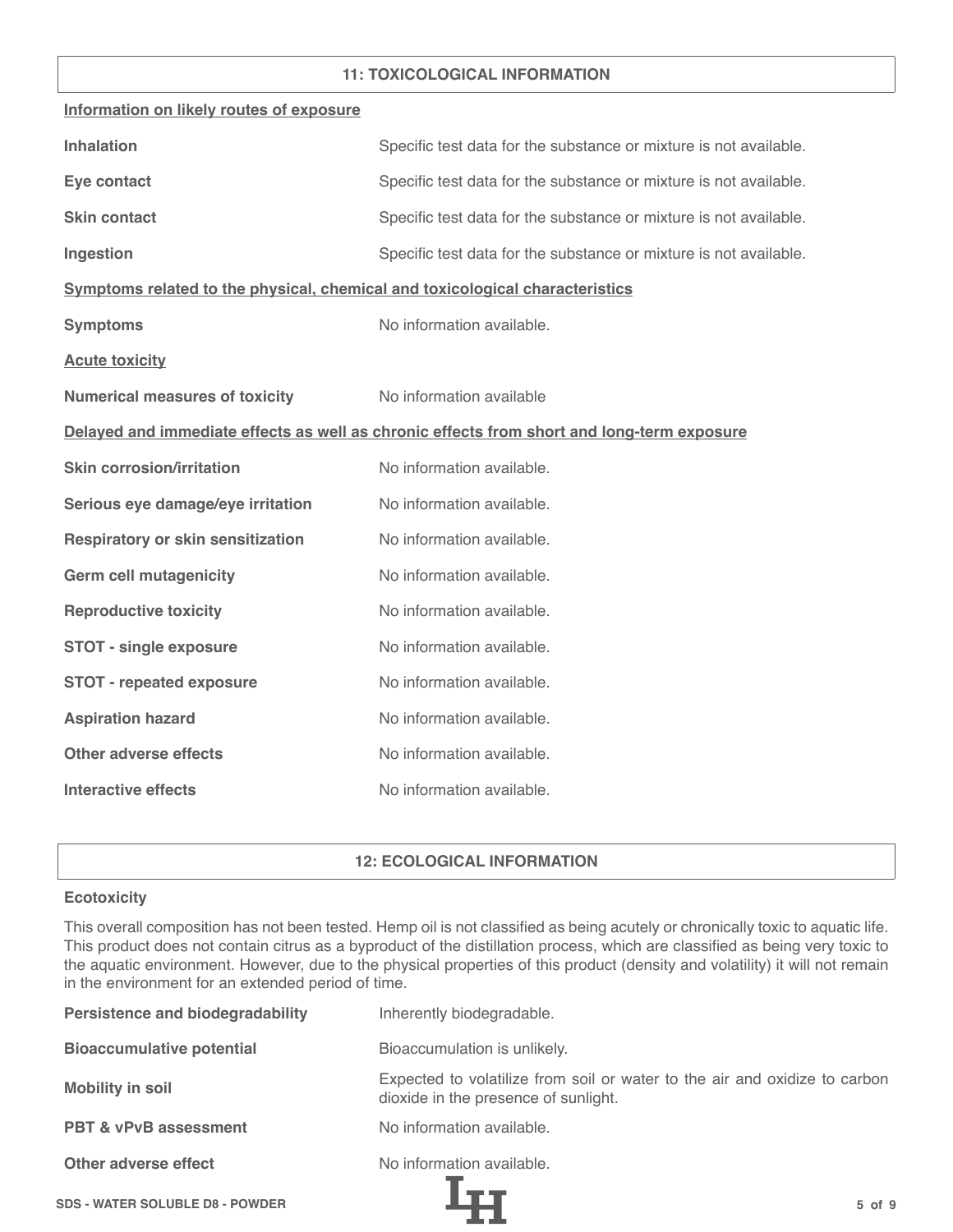### **13: DISPOSAL CONSIDERATIONS**

#### **Waste treatment methods**

| Waste from residues/unused products | Dispose of in accordance with local regulations. Dispose of waste in |
|-------------------------------------|----------------------------------------------------------------------|
|                                     | accordance with environmental legislation.                           |
| _____                               |                                                                      |

**Contaminated packaging The Contaminated packaging Containers.** 

| <b>14: TRANSPORT INFORMATION</b> |                           |
|----------------------------------|---------------------------|
| <b>DOT</b>                       | Not regulated.            |
| <b>TDG</b>                       | No information available. |
| <b>MEX</b>                       | No information available. |
| ICAO (air)                       | No information available. |
| <b>IATA</b>                      | No information available. |
| <b>IMDG</b>                      | No information available. |
| <b>RID</b>                       | No information available. |
| <b>ADR</b>                       | No information available. |
| <b>ADN</b>                       | No information available. |

#### **15. REGULATORY INFORMATION**

# **International inventories**

| <b>TSCA</b>     | No information available. |
|-----------------|---------------------------|
| <b>DSL/NDSL</b> | No information available. |
| <b>EINECS</b>   | No information available. |
| <b>ENCS</b>     | No information available. |
| <b>IECSC</b>    | No information available. |
| <b>KECL</b>     | No information available. |
| <b>PICCS</b>    | No information available. |
| <b>AICS</b>     | No information available. |

#### **U.S. Federal Regulations**

## **2018 Farm Bill - Enacted**

"The term 'hemp' means the plant Cannabis sativa L. and any part of that plant, including the seeds thereof and all derivatives, extracts, cannabinoids, isomers, acids, salts, and salts of isomers, whether growing or not, with a delta-9 tetrahydrocannabinol concentration of not more than 0.3 percent on a dry weight basis."

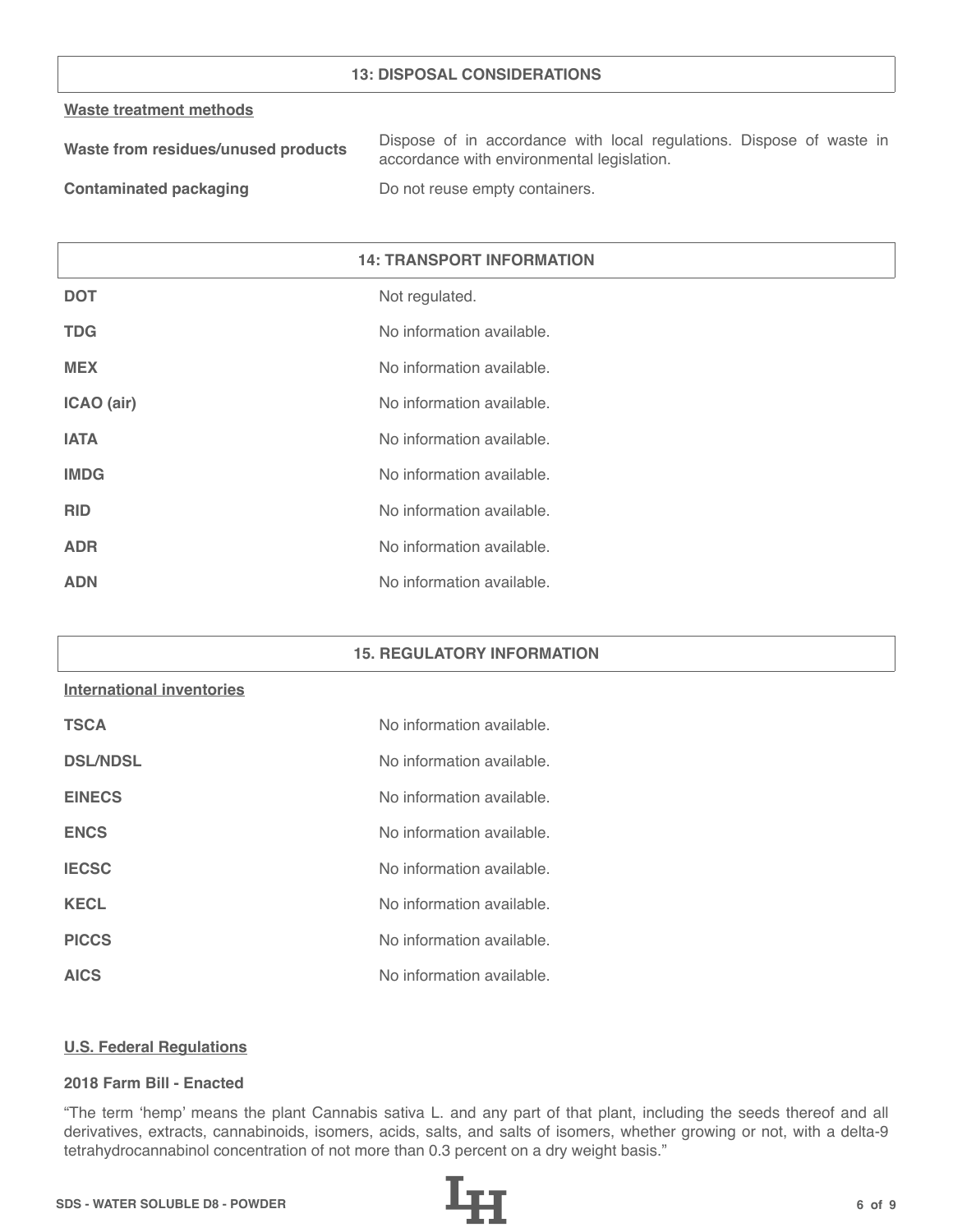## **SEC. 10114. Interstate Commerce**

(a) RULE OF CONSTRUCTION. - Nothing in this title or an amendment made by this title prohibits the interstate commerce of hemp (as defined in section 297A of the Agricultural Marketing Act of 1946 (as added by section 10113)) or hemp products.

(b) TRANSPORTATION OF HEMP AND HEMP PRODUCTS. - No State or Indian Tribe shall prohibit the transportation or shipment of hemp or hemp products produced in accordance with subtitle G of the Agricultural Marketing Act of 1946 (as added by section 10113) through the State or the territory of the Indian Tribe, as applicable.

# **CERCLA/SARA**

| CERCLA - Hazardous Substances and their<br>Reportable Quantities | None. |
|------------------------------------------------------------------|-------|
| Section 302 Extremely Hazardous<br>Substances and TPOs           | None. |
| Section 302 Extremely Hazardous<br>Substances and ROs            | None. |
| Section 313 - Chemical Category                                  | None. |
| Section 313 - Reporting de minimis                               | None. |
| <b>EPA Label Information</b>                                     |       |
|                                                                  |       |

| Pesticide registration number | Not applicable. |
|-------------------------------|-----------------|
|-------------------------------|-----------------|

#### **U.S. State Regulations**

| <b>Florida</b>  |          |
|-----------------|----------|
| <b>Statutes</b> | 581.217  |
| Rule            | 5K-4.034 |

#### **California Prop. 65**

# **Chemicals known to the State of California to cause cancer**

This product does not contain a chemical requiring a warning under California Prop. 65.

#### **Chemicals known to the State of California to cause reproductive toxicity**

This product does not contain a chemical requiring a warning under California Prop. 65.

| Carcinogen                          | Not listed. |
|-------------------------------------|-------------|
| Developmental Toxicity              | Not listed. |
| Male Reproductive Toxicity          | Not listed. |
| <b>Female Reproductive Toxicity</b> | Not listed. |

## **U.S. State Right-to-Know Regulations**

This product does not contain any substances regulated under applicable state right-to-know regulations.

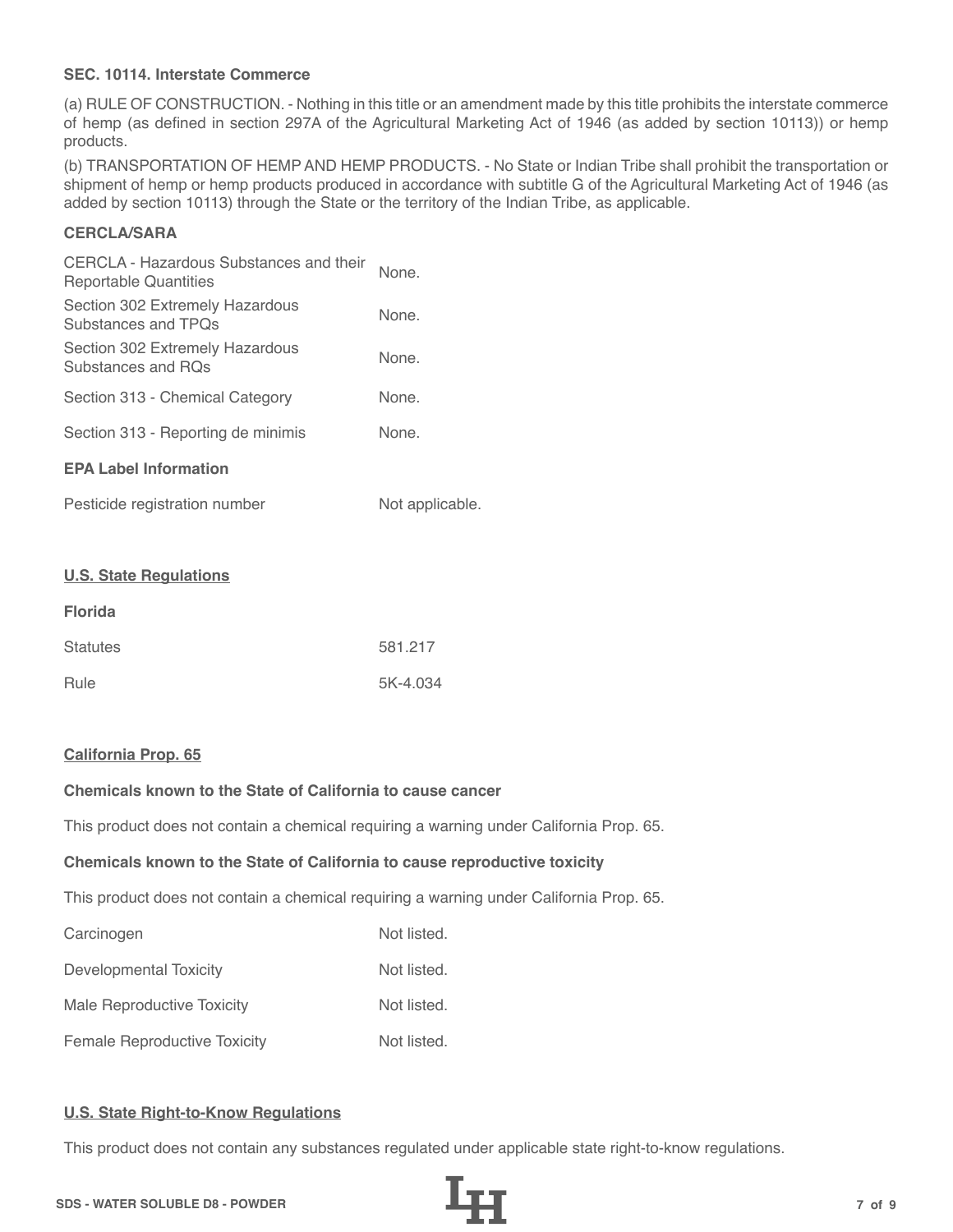### **16: OTHER INFORMATION**

| Key or legend to abbreviations and acronyms used in the safety data sheet |                                                                                        |  |
|---------------------------------------------------------------------------|----------------------------------------------------------------------------------------|--|
| <b>ACGIH</b>                                                              | American Conference of Governmental Industrial Hygienists                              |  |
| <b>ADR</b>                                                                | European Agreement concerning the International Carriage of Dangerous<br>Goods by Road |  |
| <b>AIHA</b>                                                               | American Industrial Hygiene Association                                                |  |
| <b>CAS</b>                                                                | <b>Chemical Abstracts Service</b>                                                      |  |
| <b>CFR</b>                                                                | United States Code of Federal Regulations                                              |  |
| <b>DOT</b>                                                                | United States Department of Transportation                                             |  |
| <b>DSL/NDSL</b>                                                           | Canadian Domestic Substances List/Non-Domestic Substances List                         |  |
| <b>ECHA</b>                                                               | European Chemicals Agency                                                              |  |
| <b>EINECS</b>                                                             | European Inventory of Existing Chemical Substances                                     |  |
| <b>ENCS</b>                                                               | Japan Existing and New Chemical Substances                                             |  |
| <b>FDA</b>                                                                | United States Food and Drug Administration                                             |  |
| <b>GHS</b>                                                                | Globally Harmonized System of Classification and Labeling of Chemicals                 |  |
| <b>GRAS</b>                                                               | Generally Recognized as Safe                                                           |  |
| <b>IARC</b>                                                               | International Agency for Research on Cancer                                            |  |
| <b>ICAO</b>                                                               | International Civil Aviation Organization                                              |  |
| <b>IECSC</b>                                                              | China Inventory of Existing Chemical Substances                                        |  |
| <b>IMDG</b>                                                               | International Maritime Code for Dangerous Goods                                        |  |
| <b>KECL</b>                                                               | Korean Existing and Evaluated Chemical Substances                                      |  |
| <b>NFPA</b>                                                               | National Fire Protection Association                                                   |  |
| <b>NIOSH</b>                                                              | United States National Institute for Occupational Safety and Health                    |  |
| <b>NTP</b>                                                                | United States National Toxicology Program                                              |  |
| <b>OSHA</b>                                                               | United States Occupational Health and Safety Administration                            |  |
| <b>PICCS</b>                                                              | Philippines Inventory of Chemicals and Chemical Substances                             |  |
| <b>RID</b>                                                                | Regulations Concerning the International Transport of Dangerous Goods<br>by Rail       |  |
| <b>TWA</b>                                                                | <b>Time Weighted Average</b>                                                           |  |
| <b>TSCA</b>                                                               | United States Toxic Substances Control Act Section 8(b) Inventory                      |  |